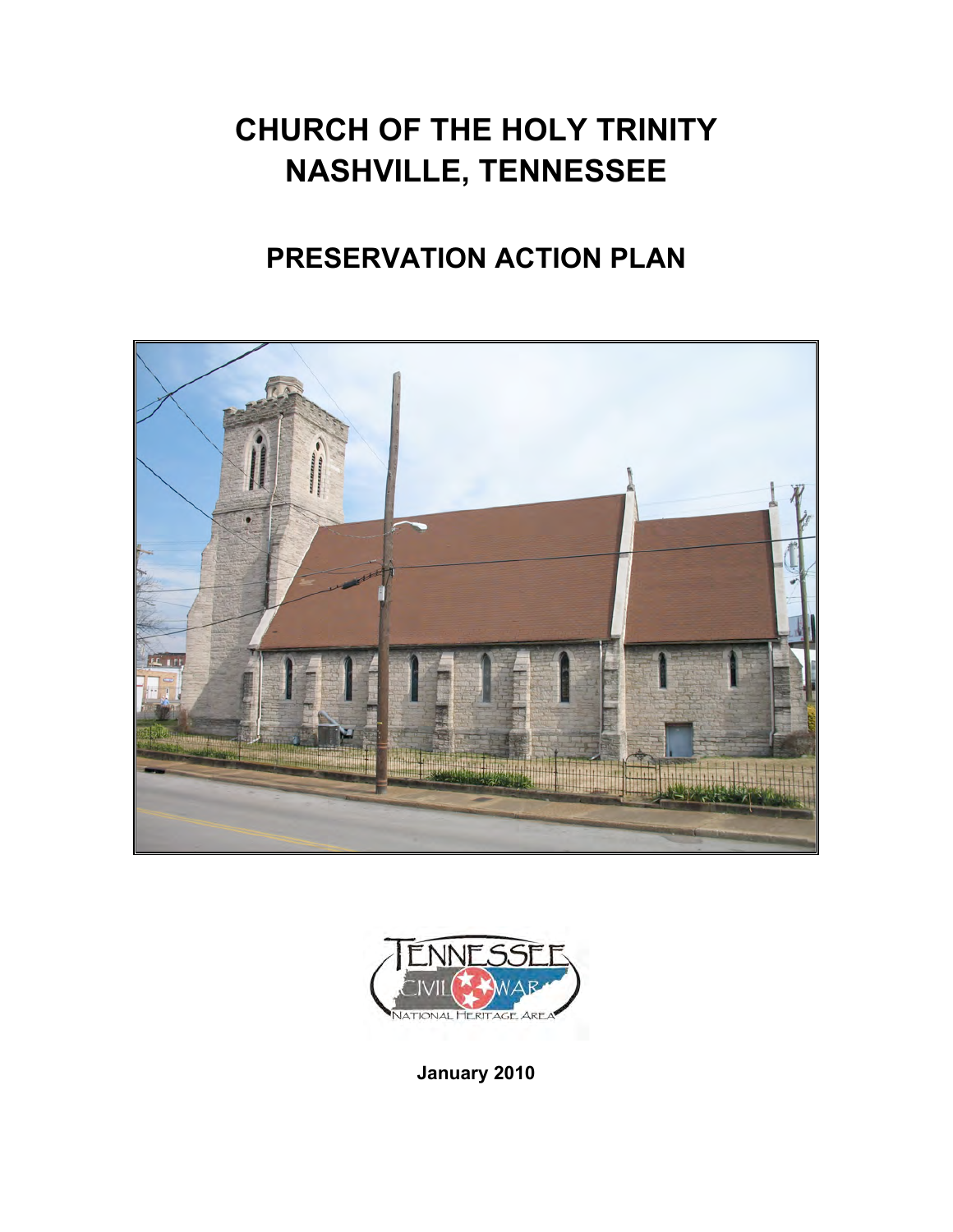## **CHURCH OF THE HOLY TRINITY NASHVILLE, TENNESSEE**

### **PRESERVATION ACTION PLAN**

**Prepared for Father Bill Dennler**

**Michael Thomas Gavin, Preservation Specialist**

**A Public Service Project of the Tennessee Civil War National Heritage Area Middle Tennessee State University Murfreesboro, Tennessee 37132**



\*The Tennessee Civil War National Heritage Area (TCWNHA) is a statewide program dedicated to the interpretation and preservation of Tennessee's Civil War and Reconstruction legacies. Partially funded by the National Park Service, the TCWNHA is one of several projects administered by the Center for Historic Preservation at Middle Tennessee State University.

**January 2010**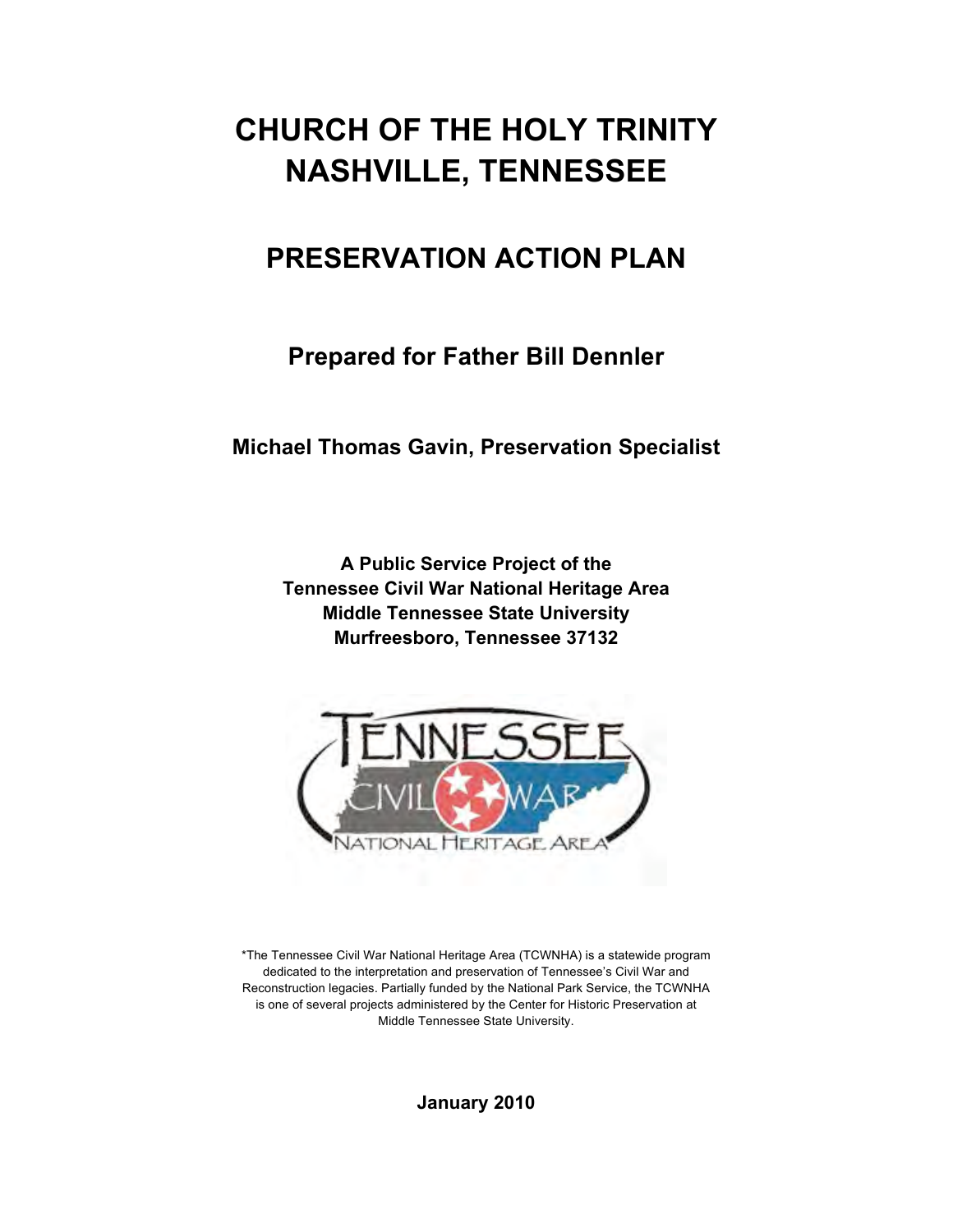#### **Introduction**

The Church of the Holy Trinity is an outstanding example of Gothic revival style in Davidson County. Modeled after an English parish church, its design is attributed to the New York architectural firm of Dudley and Wills. The congregation began as a mission that was established in July 1849 by Rev. Charles Tomes. Less than three years later, the first Episcopal Bishop of Tennessee, James H. Otey, laid the cornerstone, and the nave was completed by the end of 1853. Work on the tower had reached height of the ridgepole of the church in 1861, but would not be finished until 1887.

Soon after the fall of Fort Donelson in early 1862, the Union army occupied Nashville. Federal ordnance officers appropriated Holy Trinity's stone building for use as a powder magazine and for quartering teamsters. The interior and furnishings of the church were destroyed during this time, but an inventory of the damages was taken and after the war the U.S. government reimbursed the parish for \$1,200 in damages and \$125 for rent.

The Church of the Holy Trinity played a significant role during the Civil War and remains as a valuable resource within the Tennessee Civil War National Heritage Area. The Heritage Area is committed to protecting and interpreting this historic church building and other similar properties in order to help to tell the whole story of America's greatest challenge. The following report is intended to help guide the preservation and restoration of this important piece of Tennessee history.

\* \* \*

When caring for an historic property, the most important duty is to protect the building from the elements and agents of harm. Water is the most common and most deadly threat to the existence of any structure. Although fire is much more dramatic and quick, every part of a building can be affected negatively by uncontrolled moisture. Wood doesn't rot if it's kept wet all the time, or dry all the time, but it will deteriorate rapidly if it repeatedly goes through wet and dry cycles. Plaster and drywall will fail also if they are repeatedly exposed to moisture. It is extremely important to protect the wood, paper, and other fragile elements of a building from dampness; otherwise, deterioration is inevitable.

Another threat comes from animals, birds, and vermin. These creatures pose considerable danger to the building and its inhabitants when they occupy any part of it. Besides accelerating the physical deterioration of the building, the varmints can pass on a number of serious diseases to humans who share the same space. The uncontrolled access of birds poses an immediate and serious health issue. After a thorough cleaning of the affected areas, the entire building must been made bird-proof to prevent reinfestation. This work should be made a top priority.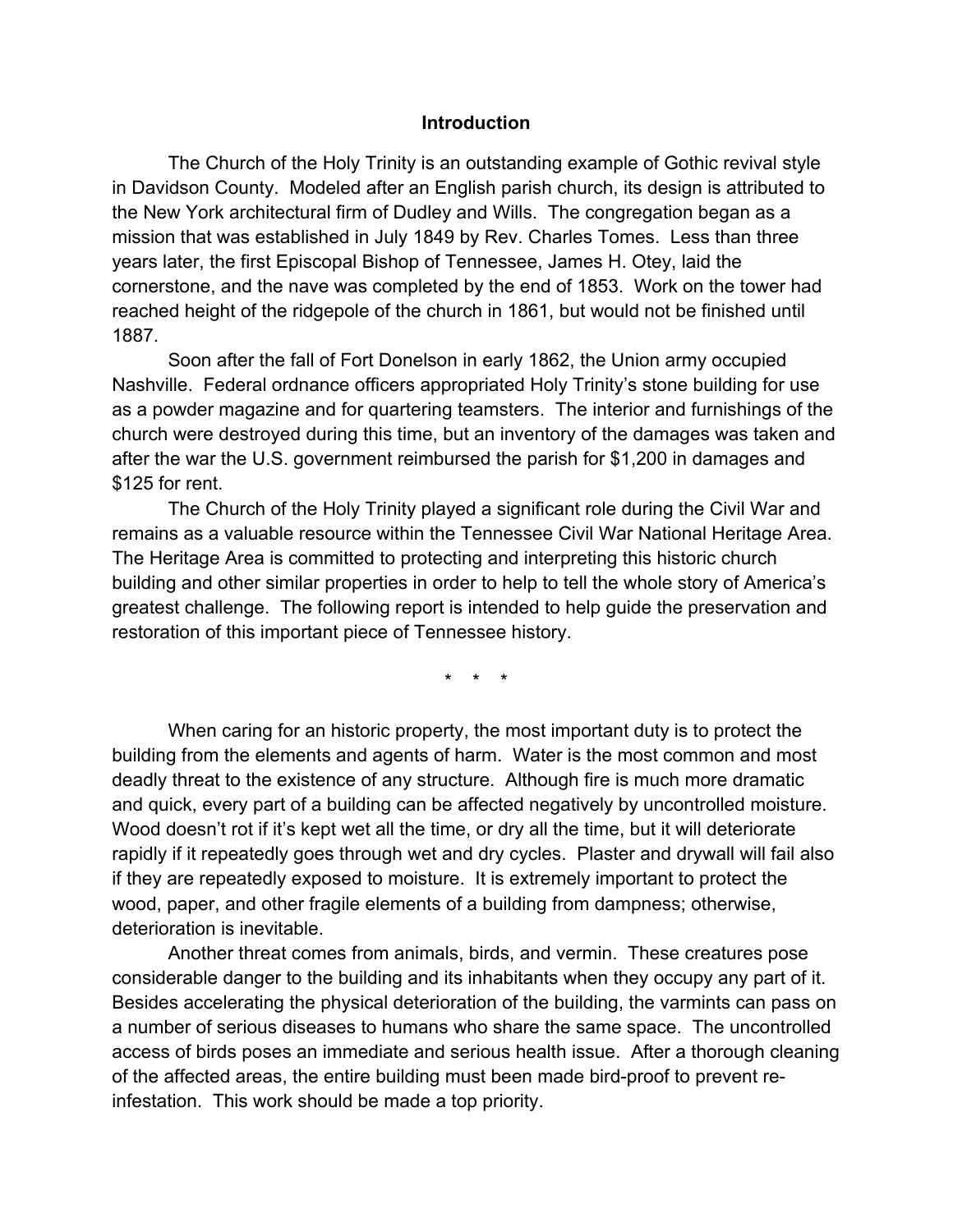#### **Preservation Action Plan**

1. As noted above, erecting barriers to prevent birds from entering the church and the removal of their waste is the top preservation priority. It should be done before any other work is begun in order to afford the greatest protection to the parishioners and other workmen. Care should be taken to minimize any changes to the appearance of the historic church.

2. The most important parts of any building are its roof and the foundation. No matter what material is used, the roof must shed water at every point and must be impervious to wind-blown rain. The roof on the Church of the Holy Trinity will need replacement soon for practical and historical reasons. The present composition shingles are beginning to show wear and nails in the wood sheathing beneath them have begun to pop up. Also, it does not appear that any of the metal flashing at the roof junctions, extremities, and projections was replaced at the time the shingles were installed.



These are the very locations that need the most protection and new material should have been installed at the same time as the shingles. All flashing should be removed and replaced, preferably with sheet copper, when the next roof is installed. All chimneys and flues should have a metal cap with drip edges and a bird screen.

3. According to a Historic American Buildings Survey report written in 1970 by Roy C. Pledger, the original roof of the Church of the Holy Trinity "appears to have been covered by a seamed tin roof." This opinion is consistent with a sketch in W.W. Clayton's *History of Davidson County, Tennessee*, published in 1880 that depicts a similar type of roof. There is a possibility that this original metal roof still may exist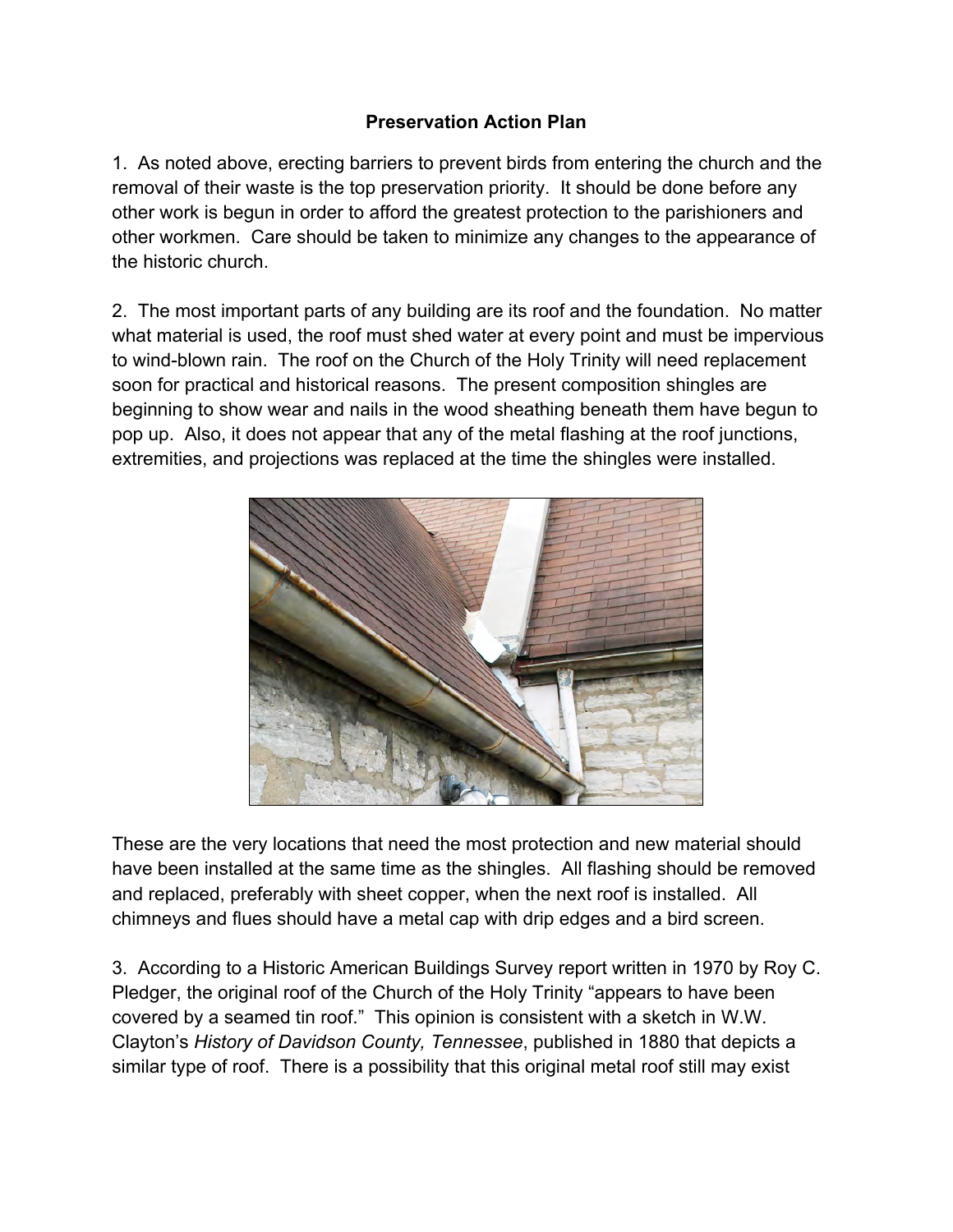under several layers of composition roofing. When the roof is replaced, the use of standing seam metal would be economically competitive and historically accurate.

4. Closely associated with the roof are the gutters. It is important that the area around the foundation be kept dry. A damp foundation will raise the humidity level in the building, creating opportunity for mold to form. Water collected by the roof should be channeled down and away from the building with an integrated gutter, downspout, and leader system. At present, this system is not functioning properly. Some of the leaders are clogged and some of the downspouts may be. Fasteners have come loose causing some sections to sag, overflow, and not drain properly.

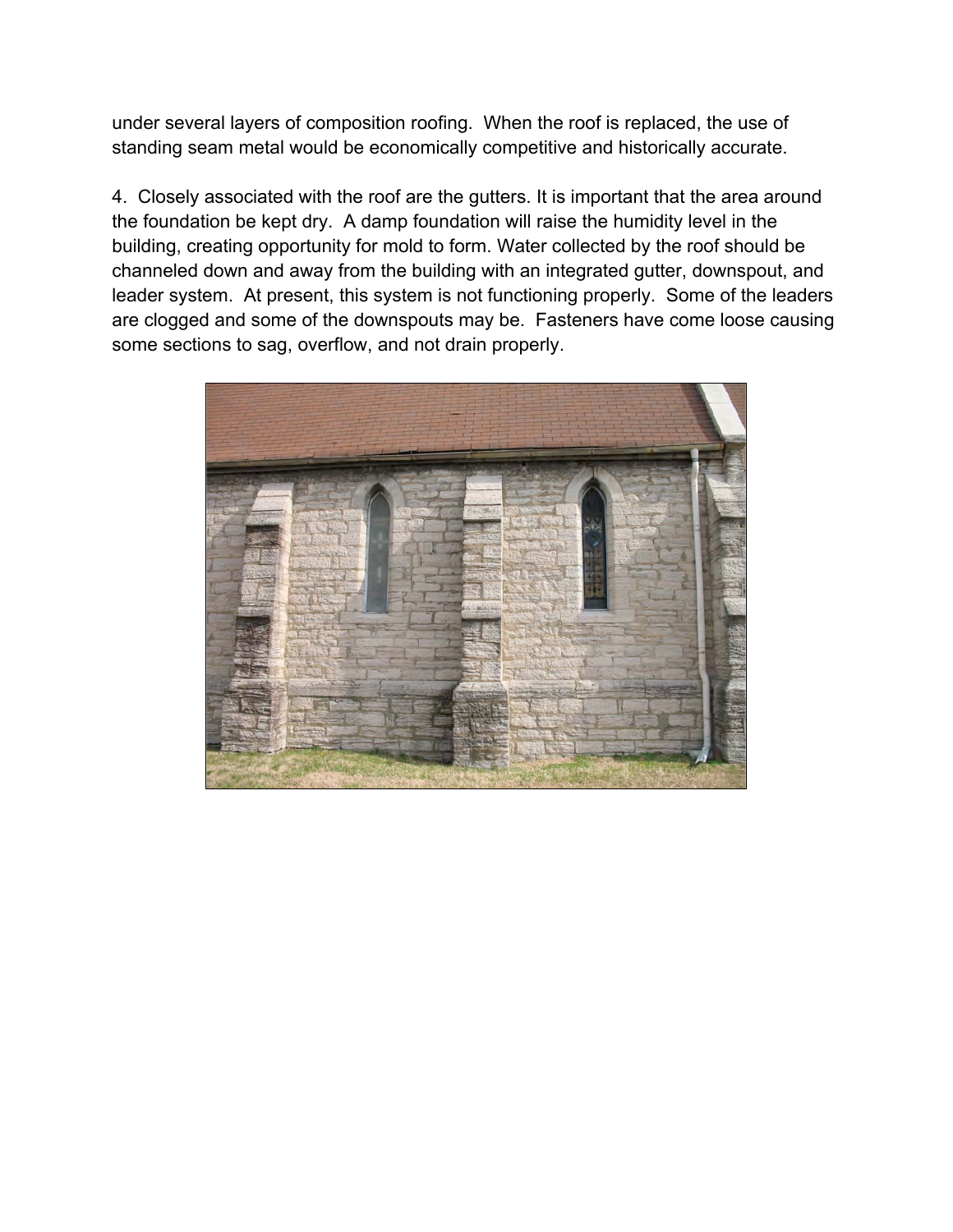The ends of the leaders are crushed and inhibit proper water flow.



Some of the lower gutter sections have more water coming in from other roof surfaces above them. This extra volume of rainwater causes the gutters to overflow and damage the walls below.

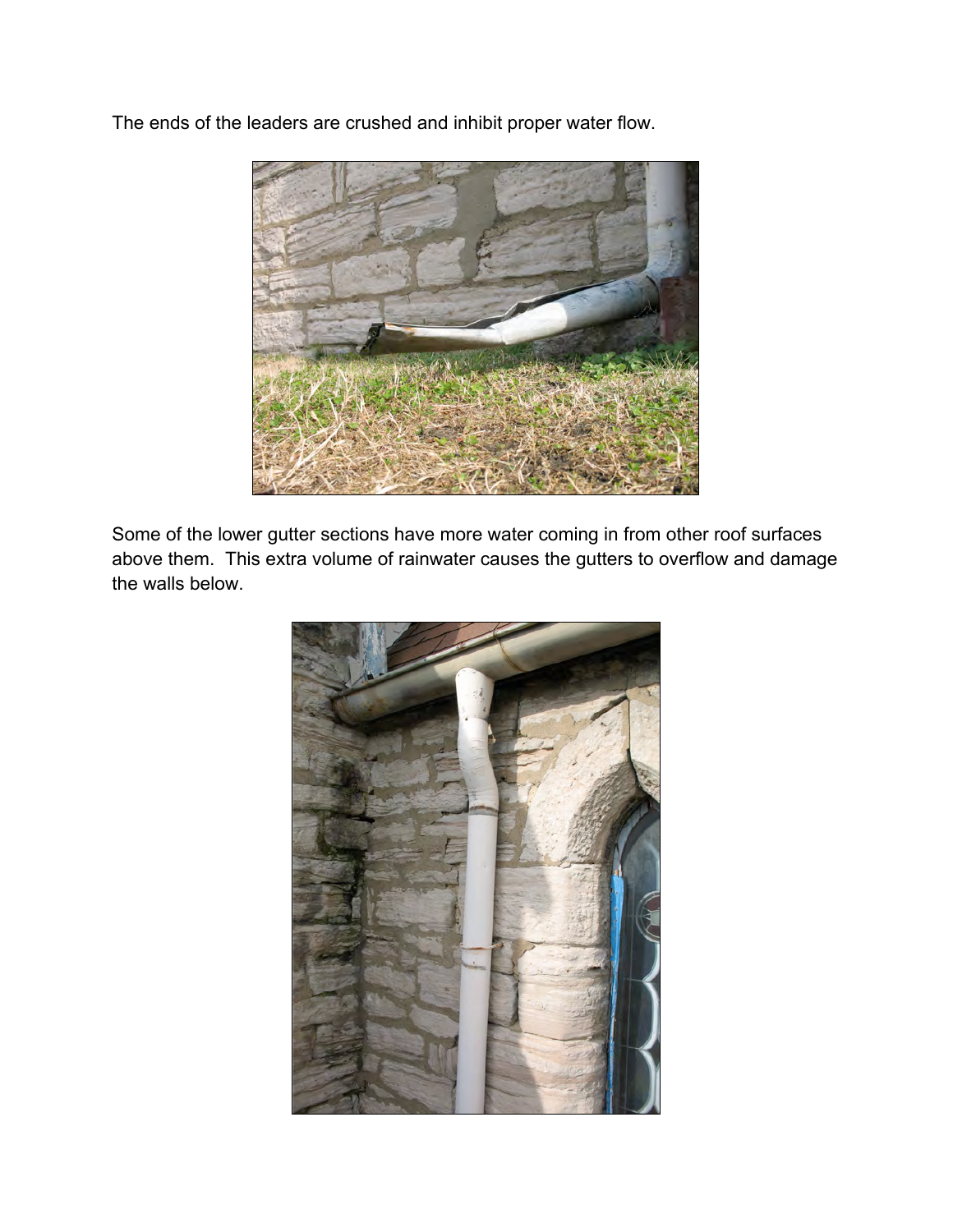As a result, moss and mold is growing on some of the wall surfaces because of the uncontrolled runoff water.



The water also spills onto the ground and splashes up onto the lower wall surfaces, causing deterioration. In addition, the splattering action displaces soil around the perimeter of the church, leaving the building in the middle of a shallow depression whenever it rains.